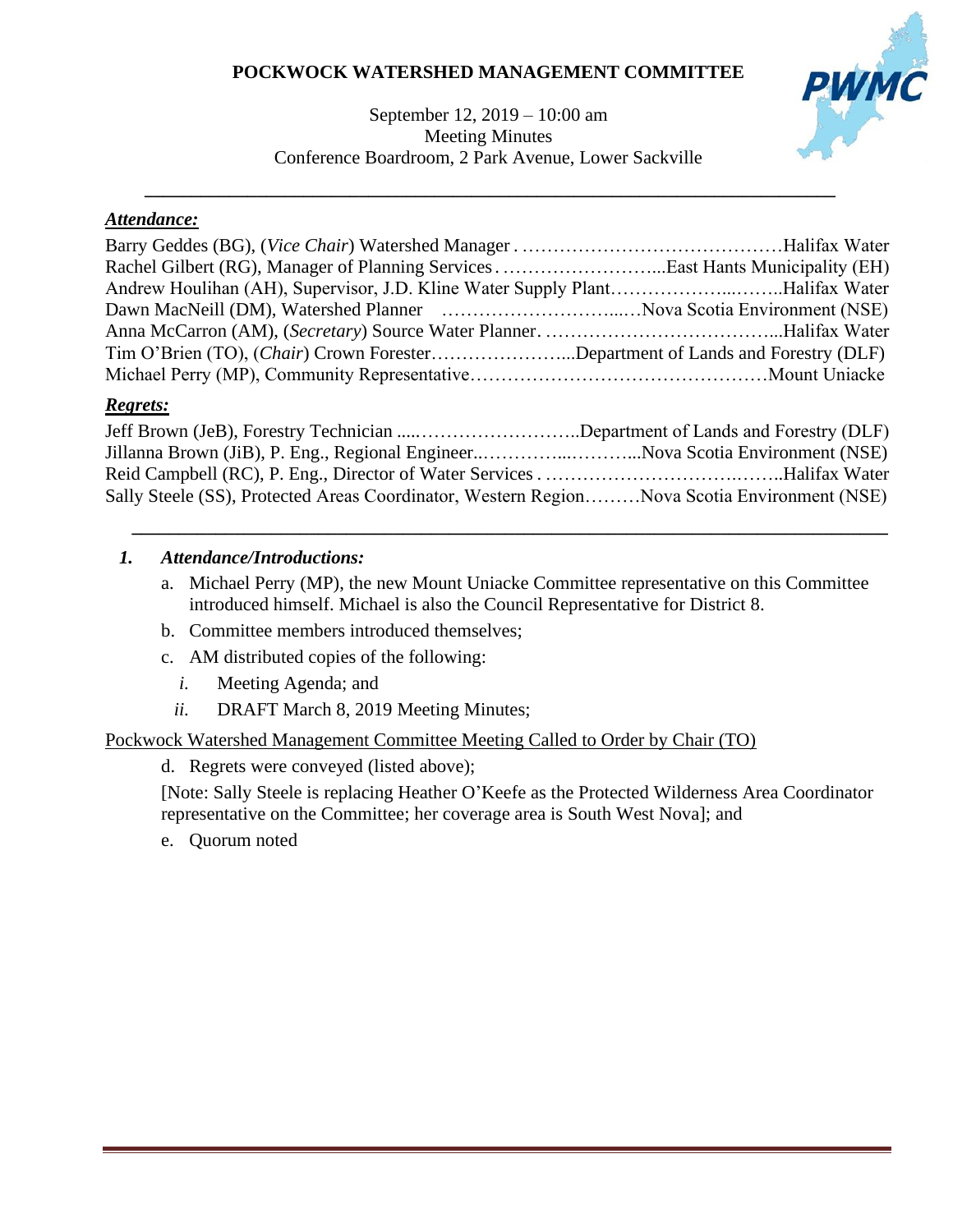| $\overline{2}$ .<br><b>Old Business:</b>                                                                                                                                                                                                                                             | <b>Action</b>  |
|--------------------------------------------------------------------------------------------------------------------------------------------------------------------------------------------------------------------------------------------------------------------------------------|----------------|
| <b>Approval of March 8, 2019 Meeting Minutes:</b><br>a.                                                                                                                                                                                                                              |                |
| <u>Minutes approved as presented – Moved by BG, seconded by AH, all in favour.</u>                                                                                                                                                                                                   |                |
| b. Special Constable Status (SCS)/Memorandum of Understanding (MOU)                                                                                                                                                                                                                  |                |
| BG still waiting for final approval on his SCS from the Department of<br>$\bullet$<br>Justice/Nova Scotia Environment;                                                                                                                                                               |                |
| Q: Can BG issue a Summary Offense Ticket (SOT)?<br>A: No. BG cannot issue a SOT until he has received SCS from the province.                                                                                                                                                         |                |
| Action: BG will show signed SCS MOU for Halifax Water at the next meeting.                                                                                                                                                                                                           | <b>Pending</b> |
| c. Protected Wilderness Area Signage Update (HO/BG):                                                                                                                                                                                                                                 |                |
| SS provided BG with details via email about <b>Pockwock Wilderness Area</b><br>$\bullet$<br>(WA) signage in the Protected Water Area (PWA) portion of the<br>Pockwock Lake Watershed Area;                                                                                           |                |
| BG displayed to the Committee the Pockwock WA boundary in relation to<br>$\bullet$<br>the Pockwock Watershed Area (see Error! Reference source not found.<br>for graphic illustration):                                                                                              |                |
| the Pockwock WA gained wilderness protection designation status on<br>$\circ$<br>March 27, 2017, as part of the province's commitment to protect at<br>least 13% of provincial land;                                                                                                 |                |
| the WA in the Pockwock watershed follows along most of the west<br>$\circ$<br>side of Pockwock Lake and includes Haverstock Island, the top west<br>boundary of the watershed area, to and including Peggy's Brook and<br>Island Lake, crossing Highway 101 and ending at West Lake; |                |
| There are access issues for those requiring it:<br>٠                                                                                                                                                                                                                                 |                |
| part of the criteria to protect a WA is it must be signed and/or gated;<br>$\circ$                                                                                                                                                                                                   |                |
| Protected Water Area (PWA) regulatory signs and gates are strategically<br>placed to deter unauthorized access into the PWA; and signs along the<br>boundary and the main road provide public awareness;                                                                             |                |
| Halifax Water cost-shares with DLF and NSE to protect the area;                                                                                                                                                                                                                      |                |
| Protected WA signage is approved but not in the ground yet;                                                                                                                                                                                                                          |                |
| Halifax Water is erecting a gate at one of the culverts that will be closed<br>on weekends and open weekdays;                                                                                                                                                                        |                |
| gate installation timeline is pending NSE Protected Areas group;                                                                                                                                                                                                                     |                |
| Discussion regarding different agencies' watershed access:                                                                                                                                                                                                                           |                |
| Need to consider agencies' responsibilities and ability to gain access: i.e.;<br>$\bullet$<br>emergencies and fire departments will obtain watershed access by<br>$\circ$<br>conventional means, as necessary;                                                                       |                |
| DLF offices and conservation officers have keys;<br>$\circ$                                                                                                                                                                                                                          |                |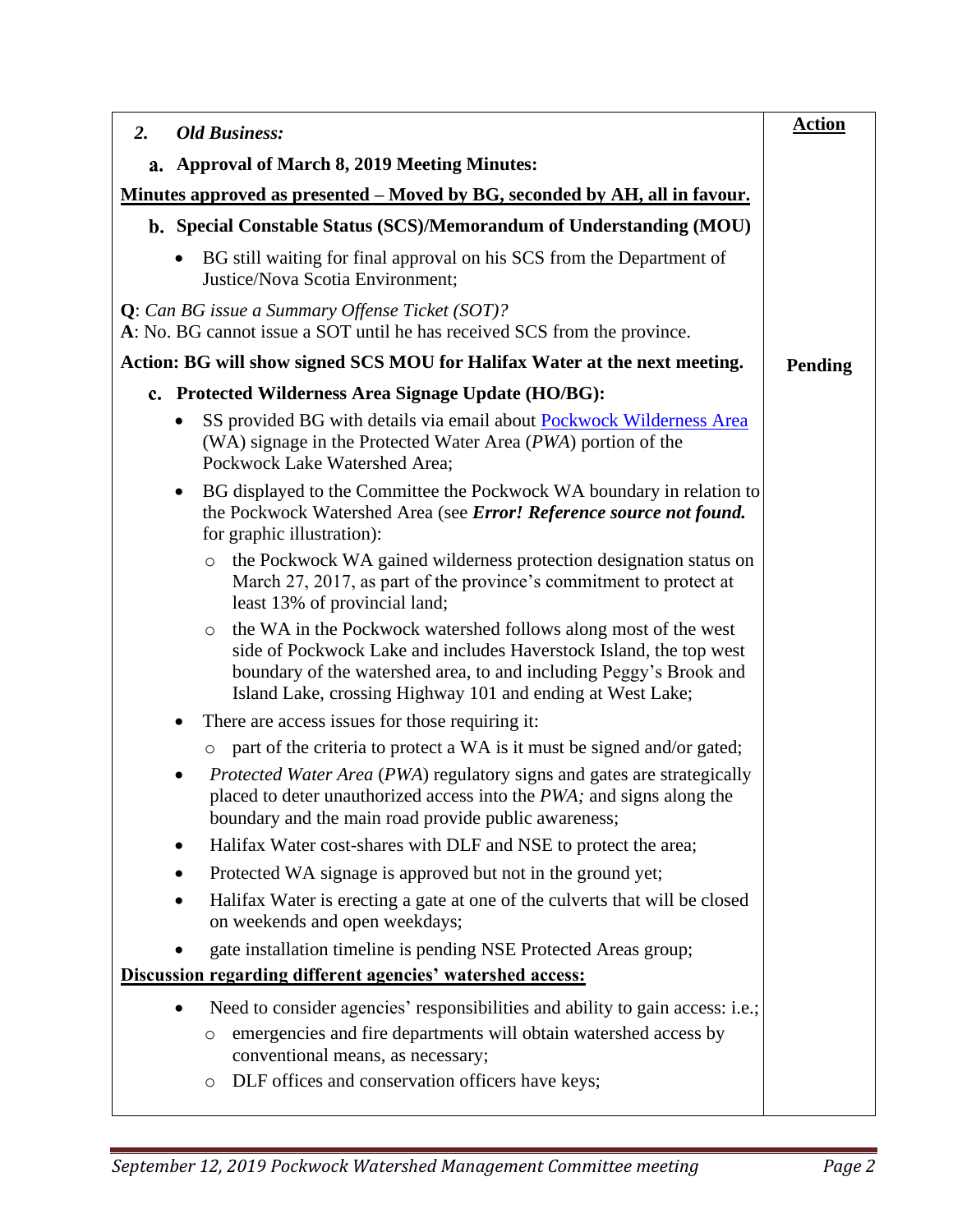| Need to determine a protocol regarding various other agencies; e.g.,<br>$\bullet$<br>contractors' and researchers' access to the watershed after hours.                  | <b>Action</b>   |
|--------------------------------------------------------------------------------------------------------------------------------------------------------------------------|-----------------|
| Action: BG to send TO (DLF) a protocol for contractors and others to access<br>the watershed area through locked gates.                                                  | <b>BG</b>       |
| Send locations and request for signage at the boundaries so Conservation agents can<br>enforce Wilderness Protected Area regulations; and cc to DM, JeB and Terry White. | <b>Complete</b> |
| d. Mount Uniacke Signage:                                                                                                                                                |                 |
| Signage at Bell Park:<br>i.                                                                                                                                              |                 |
| <b>Public Water Supply Signage</b><br>a.                                                                                                                                 |                 |
| AM provided background re watershed signage placement at Bell Park:                                                                                                      |                 |
| Harold Carroll, at (then) Department of Natural Resources granted<br>$\circ$<br>sign placement and content approval at Bell Park entrance in 2011;                       |                 |
| Jim Foster (Chairman of Bell Park Association) was also consulted in<br>$\circ$<br>2011 and requested sign placement near road instead of parking lot;                   |                 |
| signage did not get placed at that time;<br>$\circ$                                                                                                                      |                 |
| AM recently was in contact with Carrie Drake, DLF Planner, who advised<br>$\bullet$<br>discussing sign branding and placement with Sandra Fraser, DLF;                   |                 |
| BG displayed a street view of the sign location at the Bell Park entrance;                                                                                               |                 |
| $Q: Do$ you need to put "Public Water Supply" on the sign in that area? (MP)                                                                                             |                 |
| Discussion of sign branding and wording:                                                                                                                                 |                 |
| Grand Lake Water Supply sign is a good template;<br>$\bullet$                                                                                                            |                 |
| Simply states "Grand Lake Water Supply" and "Emergency Call 911"<br>$\circ$<br>and was funded by East Hants;                                                             |                 |
| remove Halifax Water reference from Bell Park sign;                                                                                                                      |                 |
| suggest proposed wording be "Pockwock Lake Water Supply Area" – and<br>٠<br>"Emergency Spill call (911)";                                                                |                 |
| Bell Park is not in PWA so specific regulatory wording is not needed and<br>neither is provincial flag logo;                                                             |                 |
| should we consider "for more information" (FMI) contact number?                                                                                                          |                 |
| still need Sandra Fraser at DLF's approval of sign content, including<br>$\circ$<br>provincial branding, etc.;                                                           |                 |
| The Grand Lake highway sign is assumed to be Halifax Water's,<br>$\circ$<br>which is why it is important to differentiate with the FMI numbers;                          |                 |
| most important is to call 911 in an emergency;<br>$\circ$                                                                                                                |                 |
| keep wording simple and eliminate need to upgrade changed branding;<br>$\circ$                                                                                           |                 |
| intent is to ID water supply area and call 911 in emergency spill.<br>$\circ$                                                                                            |                 |
| 4 x 8 sign is proposed at Bell Park and one at nearby gate beside Church.                                                                                                |                 |
|                                                                                                                                                                          |                 |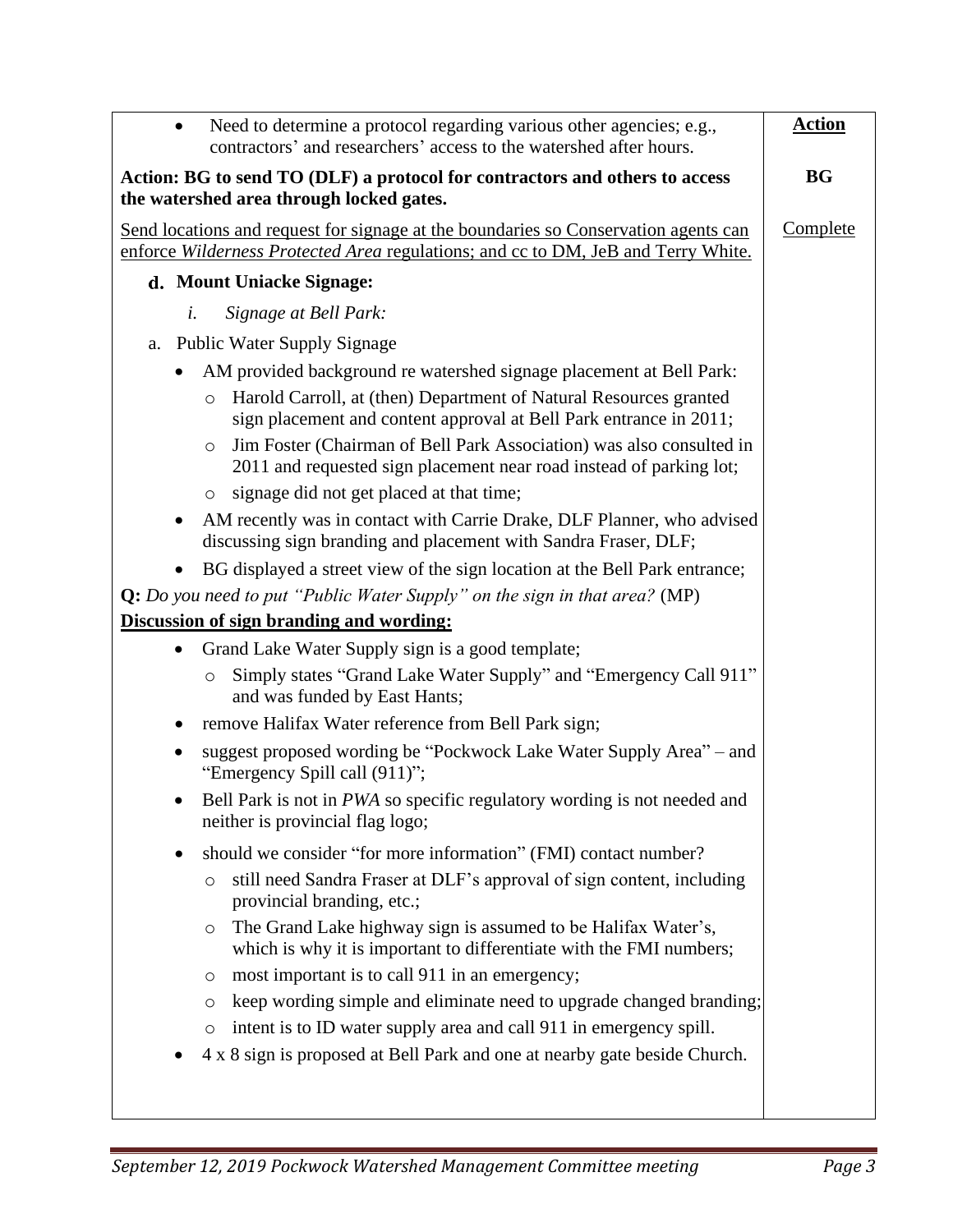| Action: Remove Halifax Water's and provincial branding and keep sign                                                                                                                                                                                                                                                                                  | <b>Action</b>   |
|-------------------------------------------------------------------------------------------------------------------------------------------------------------------------------------------------------------------------------------------------------------------------------------------------------------------------------------------------------|-----------------|
| simple: i.e., call 911 in emergency and state "Pockwock Lake Water Supply<br>Area";                                                                                                                                                                                                                                                                   | AM              |
| b. Interpretive Signage throughout Bell Park<br>discussed with Jim Foster interpretive signage inside the park 8 years ago,<br>$\bullet$<br>as an education tool about watershed protection;<br>the Bell Park Association has been revitalized, so there now may be an<br>$\bullet$<br>audience receptive to placing educational signage in the park; |                 |
| Consult with new community member about community signage once the member<br>has been instated on Committee.                                                                                                                                                                                                                                          | <b>Complete</b> |
| Action: After the other watershed signage has been put into place, approach<br>the Bell Park Association about interpretive signage in the Park.                                                                                                                                                                                                      | <b>AM/BG</b>    |
| ii.<br>Pockwock Watershed Protected Water Area Awareness Signage:                                                                                                                                                                                                                                                                                     |                 |
| 4 old wooden Protected Water Area (PWA) signs need replacement;<br>$\bullet$                                                                                                                                                                                                                                                                          |                 |
| BG displayed the locations of the 4 PWA signs on Google Earth:<br>$\bullet$                                                                                                                                                                                                                                                                           |                 |
| 1. East Hants Business Park off Exit #3 on Hwy 101;                                                                                                                                                                                                                                                                                                   |                 |
| 2. Just before marker 284, Halifax bound, on Hwy 101;                                                                                                                                                                                                                                                                                                 |                 |
| 3. Off Exit 3 ramp at gate to watershed area; and                                                                                                                                                                                                                                                                                                     |                 |
| 4. Entrance to J.D. Kline Water Supply Plant;                                                                                                                                                                                                                                                                                                         |                 |
| propose to cover the old wooden signs with aluminum laminate signage;<br>$\bullet$                                                                                                                                                                                                                                                                    |                 |
| NSTIR protocol states we need to inform adjacent landowners before<br>$\bullet$<br>placing signs; East Hants Municipality is hereby being informed;                                                                                                                                                                                                   |                 |
| 2 highway signs may be installed by NSTIR (pending report back from<br>$\bullet$<br>Brian Storrie) and remaining 2 signs by Halifax Water contractor.                                                                                                                                                                                                 |                 |
| <b>Regulatory Signage</b><br>iii.                                                                                                                                                                                                                                                                                                                     |                 |
| replacing regulatory signs in PWA portion of the watershed due to<br>vandalism of old signs;                                                                                                                                                                                                                                                          |                 |
| stickers with DLF hotline number will be put on these signs;                                                                                                                                                                                                                                                                                          |                 |
| restricted activities wording includes restricting pet swimming because<br>there has been an extreme increase in dog swimmers;                                                                                                                                                                                                                        |                 |
| remove government logo to decrease need for more agency approvals.<br>$\bullet$                                                                                                                                                                                                                                                                       |                 |
| Action: Continue working on signage for Pockwock watershed area.                                                                                                                                                                                                                                                                                      | <b>AM/BG</b>    |
| e. Resource management updates:                                                                                                                                                                                                                                                                                                                       |                 |
| i.<br>Forest:                                                                                                                                                                                                                                                                                                                                         |                 |
| BG explained forest harvesting activities:<br>$\bullet$                                                                                                                                                                                                                                                                                               |                 |
| completed the following blocks (see Appendix for illustrations):<br>$\circ$                                                                                                                                                                                                                                                                           |                 |
| HN068462A, B and C (individual tree selection)                                                                                                                                                                                                                                                                                                        |                 |
| HN068463A (partial / "group section");                                                                                                                                                                                                                                                                                                                |                 |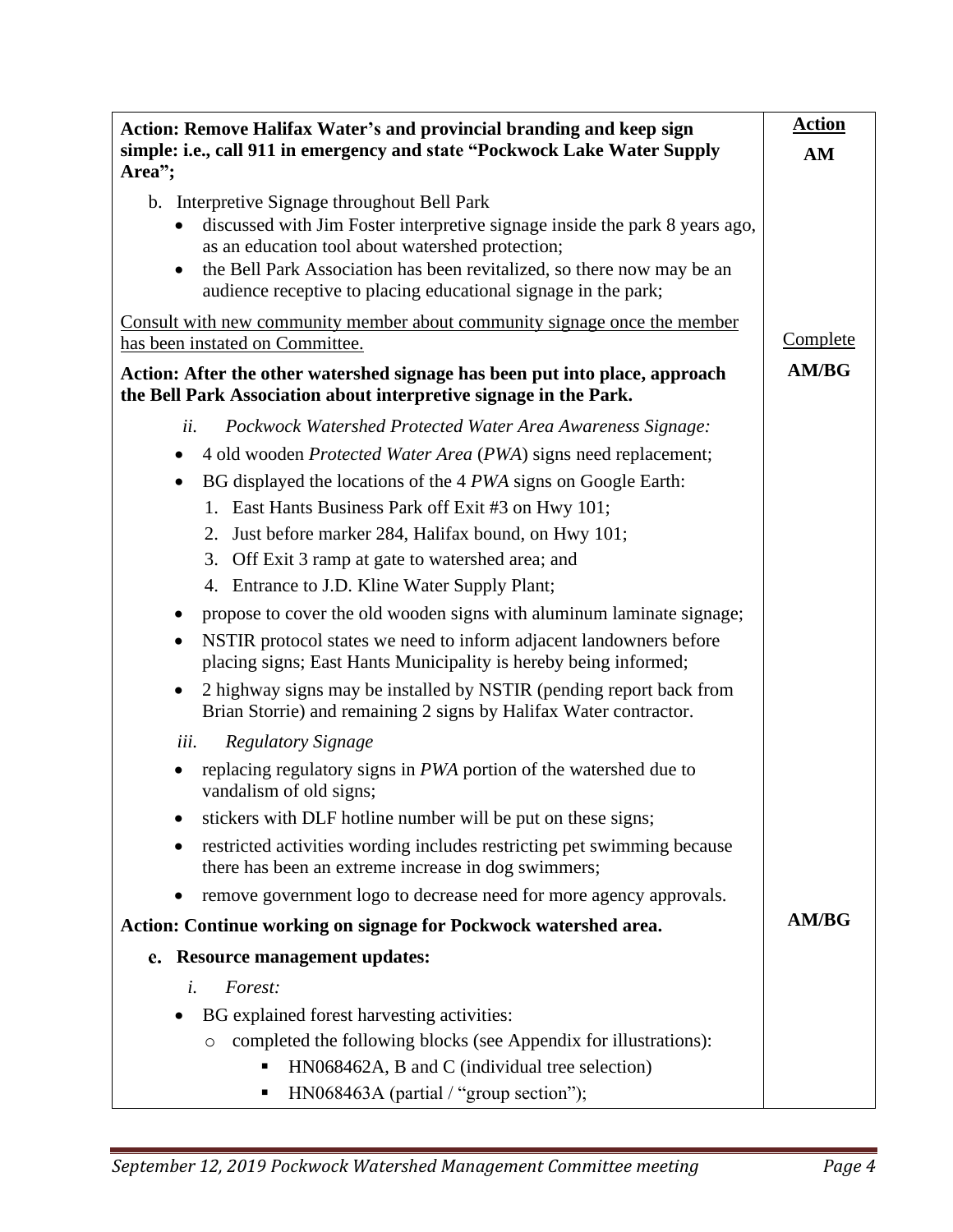| HN068463B (overstory removal / "uniform shelterwood");<br>$\blacksquare$                                                                                                                                                                                                                                                                                                                          | <b>Action</b>   |
|---------------------------------------------------------------------------------------------------------------------------------------------------------------------------------------------------------------------------------------------------------------------------------------------------------------------------------------------------------------------------------------------------|-----------------|
| All blocks are part of the <i>for</i> Water Research Project which is research<br>$\circ$                                                                                                                                                                                                                                                                                                         |                 |
| to study how different types of forest activities affect water quality;                                                                                                                                                                                                                                                                                                                           |                 |
| In the sub-catchments there are continuous water quality<br>п<br>sampling tools measuring 1-year pre and 1-year post harvest;                                                                                                                                                                                                                                                                     |                 |
| moving into HN068798A (variable retention – patch cut) block today<br>$\circ$                                                                                                                                                                                                                                                                                                                     |                 |
| for three or four days;                                                                                                                                                                                                                                                                                                                                                                           |                 |
| commercial thinning block (HN068462A) is pending;<br>$\circ$                                                                                                                                                                                                                                                                                                                                      |                 |
| Loophole Lake / "Back country" Road has been built;<br>п                                                                                                                                                                                                                                                                                                                                          |                 |
| Harvesting on hold due to too wet conditions;                                                                                                                                                                                                                                                                                                                                                     |                 |
| area is 30 ha $(100 \text{ acres})$ – a partial harvest – 30% will<br>be cut, consisting of 90% spruce;                                                                                                                                                                                                                                                                                           |                 |
| <b>Q</b> : Are you researching which types of trees have different levels of carbon? (MP)<br>A: Yes. Certain tree types hold more carbon, ecosystem-based management for<br>water quality and for animals. From a water quality perspective, we are managing<br>our forests with regard to water quality treatment. If managing for ecosystem<br>diversity, then it is for aquatic invertebrates. |                 |
| ii.<br>Water Quality:                                                                                                                                                                                                                                                                                                                                                                             |                 |
| Geosmin_update (AH):                                                                                                                                                                                                                                                                                                                                                                              |                 |
| No Geosmin to report at this point this year;<br>$\circ$                                                                                                                                                                                                                                                                                                                                          |                 |
| No tabularia either (a diatom which has clogged the filters in the past and<br>$\bullet$<br>can stick end to end to form long chains).                                                                                                                                                                                                                                                            |                 |
| iii.<br>Lake Recovery Research:                                                                                                                                                                                                                                                                                                                                                                   |                 |
| Besides the forest management research aspect, Halifax Water is<br>$\bullet$<br>measuring pH. There is a noticeable shift in pH levels – rising from 5 to 6<br>over past 20 years;                                                                                                                                                                                                                |                 |
| Higher pH allows more biology to survive in the lakes, such as algae;                                                                                                                                                                                                                                                                                                                             |                 |
| Arrange tour of J.D. Kline WSP after new community member is in place.                                                                                                                                                                                                                                                                                                                            | <b>Complete</b> |
| f. forWater Research Network:                                                                                                                                                                                                                                                                                                                                                                     |                 |
| this Network of researchers, forest companies and students gathered in<br>Halifax Water watershed areas and presented research findings from<br>various projects across the country in Halifax - April 23-25;                                                                                                                                                                                     |                 |
| <b>Terms of Reference Community Member</b><br>g.                                                                                                                                                                                                                                                                                                                                                  |                 |
| Michael Perry (MP) has agreed to fill the vacant community<br>representative position;                                                                                                                                                                                                                                                                                                            |                 |
| MP is also Councillor for Mount Uniacke.<br>$\bullet$                                                                                                                                                                                                                                                                                                                                             |                 |
| <b>Action: Remove from agenda.</b>                                                                                                                                                                                                                                                                                                                                                                | AM              |
| <u>Retract last meeting's Action Items on this topic and approach MP about</u><br>membership options.                                                                                                                                                                                                                                                                                             |                 |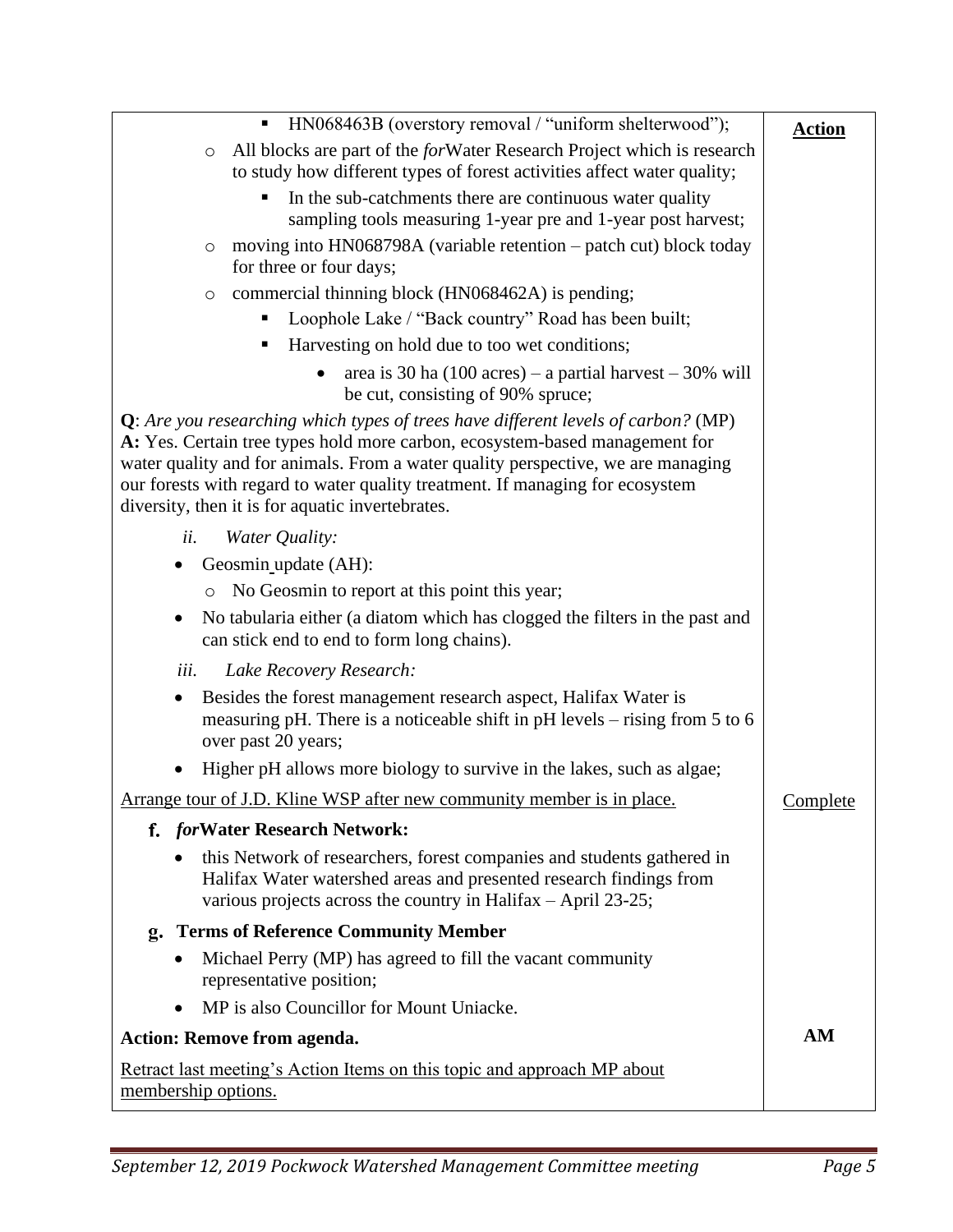| <b>New Business</b><br>3.                                                                                                                                                                                                                                                                     | <b>Action</b> |
|-----------------------------------------------------------------------------------------------------------------------------------------------------------------------------------------------------------------------------------------------------------------------------------------------|---------------|
| a. Tour of water supply plant and watershed area:                                                                                                                                                                                                                                             | Complete      |
| October $24 - a$ one-hour tour at 11 am with BBQ in between plant and 1-<br>$\bullet$<br>hour watershed tours;                                                                                                                                                                                |               |
| Action: AM to send out an Outlook invitation and timeframe for response.                                                                                                                                                                                                                      | AM            |
| b. Water Storage and Withdrawal Permit                                                                                                                                                                                                                                                        |               |
| Action: Deferred until the next meeting.                                                                                                                                                                                                                                                      | All           |
| c. Barrier work to prevent ATV traffic entering watershed from St.<br><b>Margaret's Bay area:</b>                                                                                                                                                                                             |               |
| ATV Club – contacted Westfor inquiring why one of their trails was<br>$\bullet$<br>blocked as they were given permission to use the trail which runs through<br>the western boundary of the watershed. Westfor contact BG who<br>confirmed with DLF that no permit was issued for that trail; |               |
| The barrier rocks were left in place.<br>٠                                                                                                                                                                                                                                                    |               |
| BG contacted ATVANS and provided mapping information to prevent<br>$\bullet$<br>ATVAN members from mistakenly entering the watershed.                                                                                                                                                         |               |
| <b>Q:</b> Has Waverley Office been contacted to see if a permit was issued? (TO)<br>A: BG contacted JeB who was not aware of any permits being issued from DLF that<br>allows ATV access through the watershed.                                                                               |               |
| d. Source Water Protection Report (2018 Report action item)                                                                                                                                                                                                                                   |               |
| JiB wants to see all the water quality parameter data.                                                                                                                                                                                                                                        |               |
| Provide all water quality parameter data to JiB.                                                                                                                                                                                                                                              | complete      |
| Landowner $Q \& A$ :<br>4.                                                                                                                                                                                                                                                                    |               |
| concern about plant growth in West Lake; (MP)<br>٠<br>a concern throughout Canada; (BG)<br>$\circ$                                                                                                                                                                                            |               |
| typical culprits don't seem to be the problem; i.e., septic systems are not<br>leaking, fertilizer is not used, but there is lots of plant growth; (MP)                                                                                                                                       |               |
| water quality samples collected at West Lake Brook and Pockwock and<br>Island Lakes show increases in pH; (BG)                                                                                                                                                                                |               |
| wildlife is thriving but worry is about invasive aquatic species and other<br>٠<br>plant growth that swimmers are encountering; (MP)                                                                                                                                                          |               |
| Lake recovery (higher pH) is believed to be causing an increase in<br>organics;                                                                                                                                                                                                               |               |
| $Q$ : Can an aquatic herbicide be applied? (MP)<br>A: Low alkalinity in lakes would provide no buffer and would kill everything in the<br>lake if herbicides were applied. (AH)                                                                                                               |               |
| 5.<br><b>Municipal Planning Update</b>                                                                                                                                                                                                                                                        |               |
|                                                                                                                                                                                                                                                                                               |               |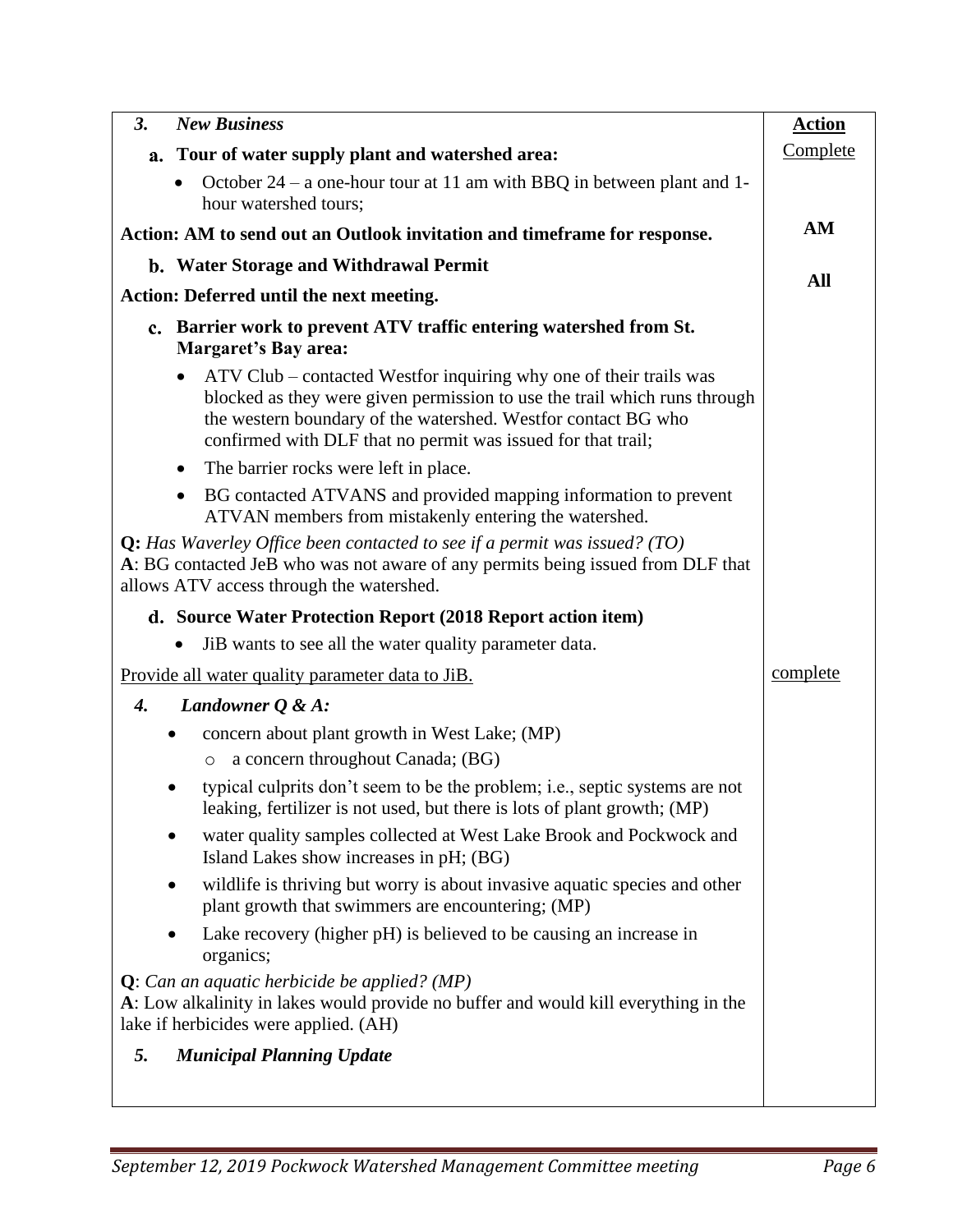| a. Development within natural watershed boundary / Business Park<br><b>Expansion:</b>                                                                                                                                | <b>Action</b> |
|----------------------------------------------------------------------------------------------------------------------------------------------------------------------------------------------------------------------|---------------|
| East Hants Municipality (EHM) is going ahead with the expansion;<br>$\bullet$                                                                                                                                        |               |
| road construction waiting until RFP/procurement process is complete;<br>٠                                                                                                                                            |               |
| Acid-bearing slate is a concern and is considered in the RFP review<br>٠<br>process;                                                                                                                                 |               |
| BG/DM is offering Halifax Water and NSE data to East H ants<br>$\circ$<br>regarding the short- and long-term impacts of handling slate.                                                                              |               |
| <b>Education and Awareness Update</b><br>6.                                                                                                                                                                          |               |
| <b>Information Package for Watershed Area Developers</b><br>a.                                                                                                                                                       |               |
| Previously discussed creating and distributing an information package to<br>$\bullet$<br>Mount Uniacke area / East Hants developers buying or developing lots<br>inside the watershed area;                          |               |
| RG spoke to East Hants Economic Business Development;<br>$\bullet$                                                                                                                                                   |               |
| It may be useful for EHM to develop a brochure of the LUBs;<br>$\circ$                                                                                                                                               |               |
| worried about confusing information if it were to come from Halifax<br>$\circ$<br>Water.                                                                                                                             |               |
| $Q$ : Is there anything that the Committee should provide to EH when permits are<br>being sold inside the watershed? (AM)<br>A: We could provide BMPS and links to our website. (RG)                                 |               |
| <b>Q</b> : What kind of format would you like to provide? ( $RG$ )<br>A: We have developed newsletters for Lake Major and Middle Musquodoboit. (AM)                                                                  |               |
| $Q$ : What kind of information would you like to get out to property owners? RG<br>A: Watershed-related information. (AM)                                                                                            |               |
| previously considered using local publications;                                                                                                                                                                      |               |
| instead we could use Legion, local businesses, pizza shops, library and<br>posting information in well-trafficked areas to get messages out;                                                                         |               |
| Q: Try a yearly publication to inform residents about new signs for example? (MP)                                                                                                                                    |               |
| A: Whatever is developed must come from PWMC, not Halifax Water. (MP/RG)                                                                                                                                             |               |
| The Committee is ok with an annual Newsletter, when there is news to<br>share.                                                                                                                                       |               |
| Action: Create and distribute a Newsletter from the PWMC, only as needed.                                                                                                                                            |               |
| Would like to distribute something around the Business Park.                                                                                                                                                         | AM            |
| Only work through East Hants Development Association.<br>$\circ$                                                                                                                                                     |               |
| b. Branding (Logo):                                                                                                                                                                                                  |               |
| In progress.                                                                                                                                                                                                         |               |
| Committee to ask EH whether they can provide an information package for the<br>municipality to give to landowners to educate them about the issues that could affect<br>the water quality of the Pockwock watershed. | Ongoing       |